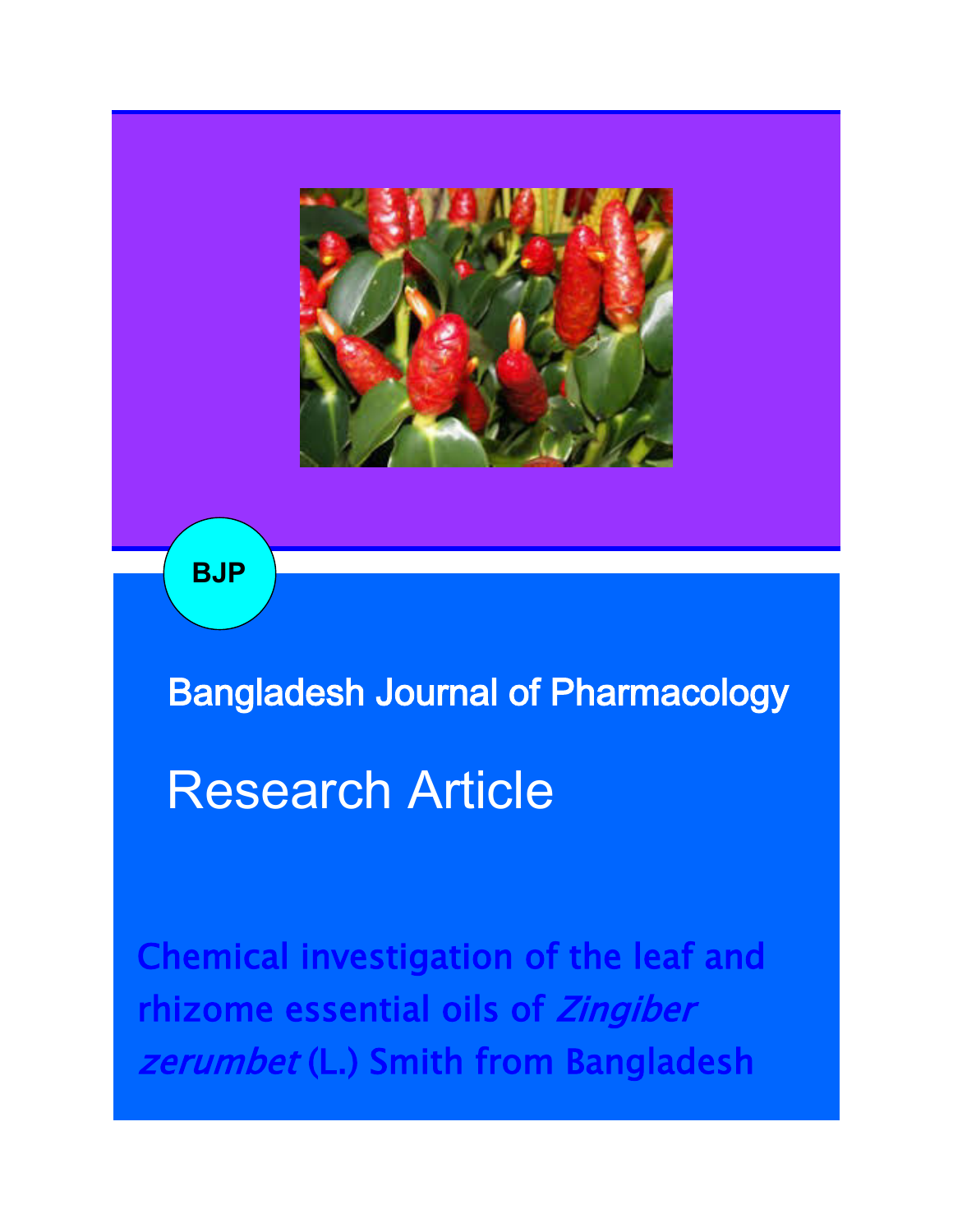A journal of the Bangladesh Pharmacological Society (BDPS) **Bangladesh J Pharmacol 2009; 4: 9-12** Journal homepage: www.banglajol.info

Abstracted/indexed in Academic Search Complete, Asia Journals Online, Bangladesh Journals Online, Biological Abstracts, BIOSIS Previews, CAB Ab-<br>stracts, Current Abstracts, Directory of Open Access Journals, EMBASE/Excerpt

**ISSN:** 1991-0088

# Chemical investigation of the leaf and rhizome essential oils of Zingiber zerumbet (L.) Smith from Bangladesh

# **Md. Nazrul Islam Bhuiyan, Jasim Uddin Chowdhury and Jaripa Begum**

*Medicinal and Aromatic Plants Research Division, BCSIR Laboratories, P.O. Chittagong Cantonment, Chittagong 4220, Bangladesh.*

| <b>Article Info</b>                       | <b>Abstract</b>                                                                                                                  |  |  |  |
|-------------------------------------------|----------------------------------------------------------------------------------------------------------------------------------|--|--|--|
| Received:<br>22 May 2008                  |                                                                                                                                  |  |  |  |
| 18 July 2008<br>Accepted:                 | Zingiber zerumbet (L.) Smith leaf and rhizome oils, obtained by hydrodistillation,                                               |  |  |  |
| <b>Available Online:</b><br>9 August 2008 | were analyzed by gas chromatography mass spectroscopy (GC-MS). Twenty-                                                           |  |  |  |
| DOI: 10.3329/bjp.v4i1.845                 | nine components were identified in the leaf oil. The major components were                                                       |  |  |  |
|                                           | zerumbone (37.0%); a-caryophyllene (16.4%) and camphene (9.2%). Thirty com-                                                      |  |  |  |
| Cite this article:                        | ponents were identified in rhizome oil with the main components being in                                                         |  |  |  |
| Bhuiyan MNI, Chowdhury JU,                | zerumbone (46.8%); a-caryophyllene (19.0%) and 1,5,5,8-tetramethyl-12-                                                           |  |  |  |
| Begum J. Chemical investigation of        | oxabicyclo <sup>[9.1.0]</sup> dodeca-3,7-diene (4.3%). The compositions of both oils varied<br>qualitatively and quantitatively. |  |  |  |
| the leaf and rhizome essential oils       |                                                                                                                                  |  |  |  |
| of Zingiber zerumbet (L.) Smith from      |                                                                                                                                  |  |  |  |
| Bangladesh. Bangladesh J Pharma-          |                                                                                                                                  |  |  |  |
| col. 2009; 4: 9-12.                       |                                                                                                                                  |  |  |  |
|                                           |                                                                                                                                  |  |  |  |

# **Introduction**

*Zingiber zerumbet* (L) Smith, a member of the family Zingiberaceae is well known as *Jangli adha* in Bangladesh. The plant is widely cultivated in village gardens in the tropics for its medicinal properties and as a marketable spice (Saadiah and Halijah, 1995). It grows in the edges of the forests, village thickets in partial shade. It is distributed in Bangladesh, India, Malaysia, Nepal and Srilanka (Anonymous, 1976). It has been reported that plants from this family have antiinflammatory (Jaganath and Ng, 2000; Somchit and Shukriyah, 2003), anti-ulceration (Mascolo et al., 1989), anti-oxidant (Agrawal et al., 2000) and antimicrobial properties (Nakatani, 2000). It is used to treat stomach aches in Indonesian traditional medicine under the name *Jamu* (Burkill, 1966). In Polynesia it is an ingredient of several medical preparations used to treat ear inflammation and diarrhea (Petard, 1986). It is used in local traditional medicine as a cure for swelling, sores and loss of appetite. The juice of the boiled rhizomes has also been used as a medicine for worm infestation in children. The volatile oil of the rhizomes has been shown to contain zerumbone, humulene and camprene

(Hasnah, 1991; Srivastava et al., 2000). On Reunion Island *Z. zerumbet* is grown only in gardens and is used to treat severe sprains in horses and to relieve rheumatic pain. The rhizome oil of *Z. zeruibet* has been the subject of many studies, especially in India.

Dev (1960) isolated and determined the structure of zerumbone. Nigam and Levi (1963) identified, among other constituents,  $\alpha$ -humulene, zerumbone, and humulene monoxide. Damodaran and Dev (1968) characterized humulene oxides I, II and III, humulenols I and II, caryophyllene oxide,  $\beta$ -caryophyllene, dihydrophotozerumbone and photo-zerumbone. Chhabra et al. (1975) found zerumbone epoxide. In oil from Fiji, Duve (1980) found highest levels of zerumbone (59%). Dung et al. (1995) found high proportions of (Z) nerolidol (22-36%), which was absent from rhizomes, in extracts of stems, leaves and flowers, and found zerumbone to predominate in leaves. Srivastava et al. (2000) found in similar proportions curzerenone (14.4%), zerumbone (12.6%) and camphor (12.8%). Chane-Ming et al. (2003) reported that rhizomes were rich in zerumbone (37%), a-humulene (14.4%) and camphene (13.8%) and leaves were rich in trans-



This work is licensed under a Creative Commons Attribution 3.0 License. You are free to copy, distribute and perform the work. You must attribute<br>the work in the manner specified by the author or licensor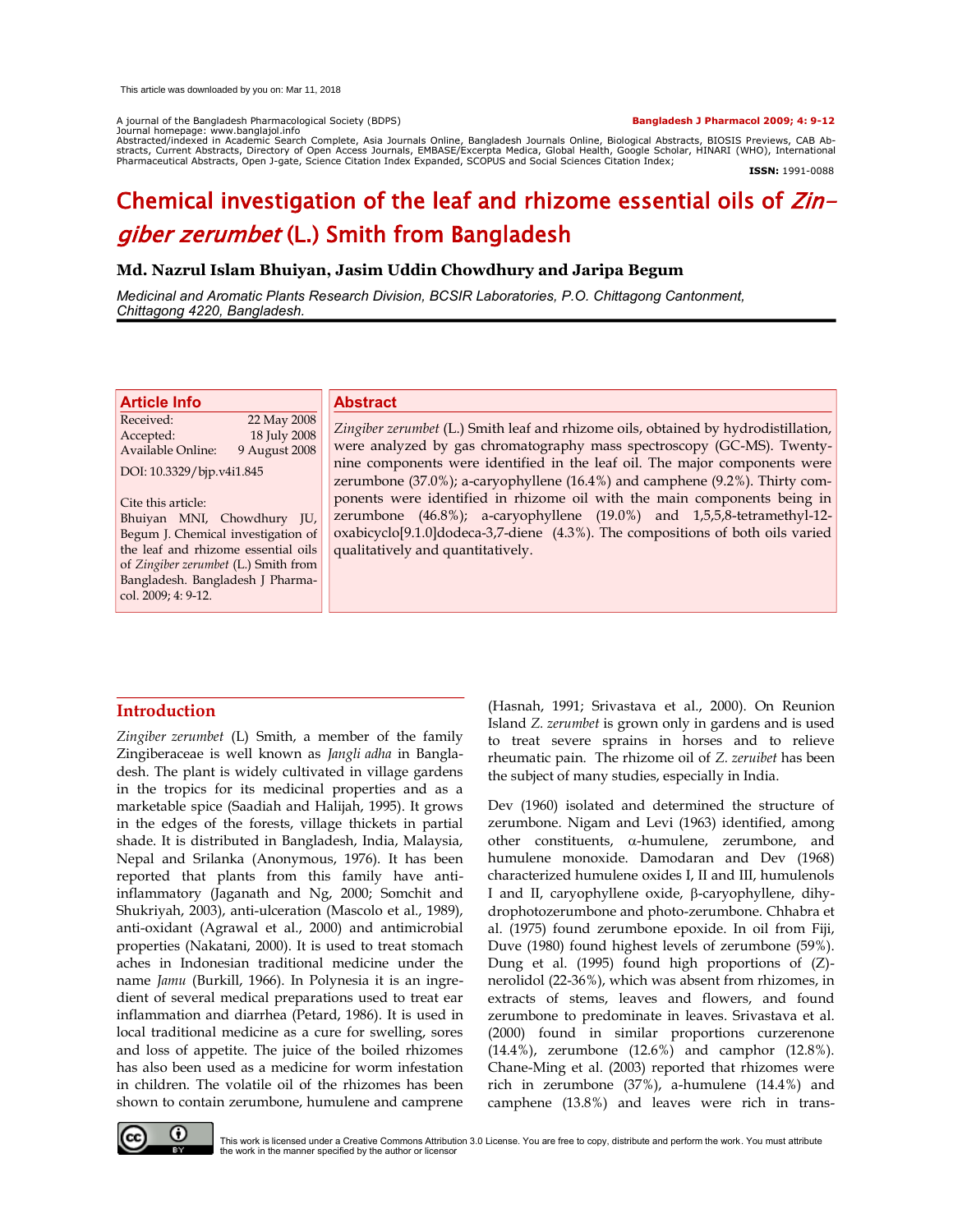nerolidol (21.4%),  $\beta$ -caryophyllene (6.9%) and linalool (7.7%). The characteristics of the oils from the leaves and rhizomes of *Z. zerumbet* allow them to be identified unequivocally. Lechat-Vahirua et al. (1993) reported also the presence of zerumbone (65.3%) as major compounds in the oil from French polynesia. There are no previous references in literature about these Bangladeshi oils. In this work we have determined the chemical composition of leaf and rhizome oils of *Z. zerumbet*. These features allow it to be identified for medicinal use and classified among the other ginger oils available in the international market.

# **Materials and Methods**

#### *Plant material*

The plant materials of *Z. zerumbet* were collected from the plants grown in the campus of BCSIR Laboratory, Chittagong during October 2007. A voucher specimen (Y-569) was deposited in the herbarium of BCSIR Laboratory, Chittagong.

#### *Extraction of essential oil*

Samples of leaf were harvested from healthy, wellgrown, two-year-old plants. Freshly harvested leaves (500 g) and rhizome (200 g) were grounded in a blender separately. The grounded leaves and rhizome were subjected to hydrodistillation using a modified Clevenger-type glass apparatus for 4 hours for isolation of oils separately. The oil samples were stored at 0°C in airtight containers after drying them over anhydrous sodium sulfate and filtered before going to GC-MS analysis.

### *GC-MS analysis*

The essential oil from leaves and rhizomes of *Z. zerumbet* were analyzed by GC-MS electron impact ionization (EI) method on GC-17A gas chromatograph (Shimadzu) coupled to a GC-MS QP 5050A mass spectrometer (Shimadzu); fused silica capillary column  $(30 \text{ m} \times 2.5 \text{ mm})$ ; 0.25 mm film thickness), coated with DB-5 (J & W); column temperature  $100^{\circ}$ C (2 min) to 250°C at the rate of 3°C/min; carrier gas, helium at constant pressure of 90 Kpa. Acquisition parameters full scan; scan range 40-350 amu.

#### *Identification of the compounds*

Compound identification was done by comparing the NIST library data of the peaks with those reported in literature, mass spectra of the peaks with literature data. Percentage composition was computed from GC peak areas on DB-5 column without applying correction factors.

# **Results and Discussion**

The volatile compounds were identified in the leaves and rhizomes oil of *Z. zerumbet* from Bangladesh were 29 and 30 respectively (Table I). The oil yields were 0.01% and 1.1% respectively. The leaves oil were rich in zerumbone (37.0%);  $\alpha$ -caryophyllene (16.4%); camphene (9.2%); 1,2-dihydropyridine,1-(1-oxobutyl),- (5.8%); 3-cyclo hexen-1-carboxaldehyde, 3,4-dimethyl- (3.9%); caryophyllene (3.3%); camphor (2.7%); caryophyllene oxide  $(2.5\%)$ ;  $\alpha$ -pinene  $(2.2\%)$ ; eucalyptol (1.7%) and longipinene, [E]-(1.7%). The rhizome oil was rich in zerumbone (46.8%);  $\alpha$ -caryophyllene (19.0%); 1,5,5,8-tetramethyl-12-oxabicyclo[9.1.0]dodeca-3,7 diene (4.3%); caryophy-llene (4.0%); caryophyllene oxide (3.7%); camphene (3.6%); camphor (2.8%); kauran -18-al, 17-(acetyloxy)-, (4.beta.) (2.2%); 1H-cycloprop[e] azulen-4-ol, deca-hydro-1,1,4,7-tetramethyl-, [1ar- (1a.alpha., 4.beta., 4a.beta., 7.alpha.,7a.beta.,7b.alpha.)]- (1.9%); eucalyptol (1.3%) and  $\alpha$ -pinene (1.2%). Results showed that the oils were complex mixture of numerous compounds, many of which were present in trace amounts. It is worth mentioning here that there is great variation in the chemical composition of leaves and rhizomes oils.

Zerumbone and  $\alpha$ -caryophyllene are the main common component in leaves and rhizomes oils. Zerumbone is a anti-cancer bioactive compound (Sharifah et al., 2007). Zerumbone,  $\alpha$ -caryophyllene, caryophyllene, camphor,  $caryophyllene oxide, limonene, α-pinene, eucalyptol,$ camphene, 3-carene, linalool, borneol, 4-terpineol and cycloheptane, 4-methylene-1-methyl-2-(2-methyl-1 propen-1-1-yl)-1-vinyl were observed as the fourteen versatile common compounds present in both the oils with variations in percent content (Table I). On the other hand, comparison of our oils composition with those reported from different places in the world earlier showed that our oil is especially different to others. But it is very interesting to note that comparison of our results reported on the leaf oil composition from the different places showed different results in the percentage content of some of the major and minor constituents. Zerumbone and  $\alpha$ -caryophyllene, which have been reported as major constituents in our oils as well as in almost all the leaves and rhizomes oils of the world (Vahirua et al., 1993; Dung et al., 1993; Chane et al., 2003; Srivastava et al., 2000; Chhabra et al., 1975; Duve, 1980; Nigam and Levi, 1963) were either absent or present in trace amounts in the oil reported. This confirms that the variations in the cultivar reported are not due to geographic divergence and ecological conditions but that is due to different chemotype than ours.

On the basis of above fact it may be concluded that *Z. zerumbet*, growing widely in Bangladesh, may be uti-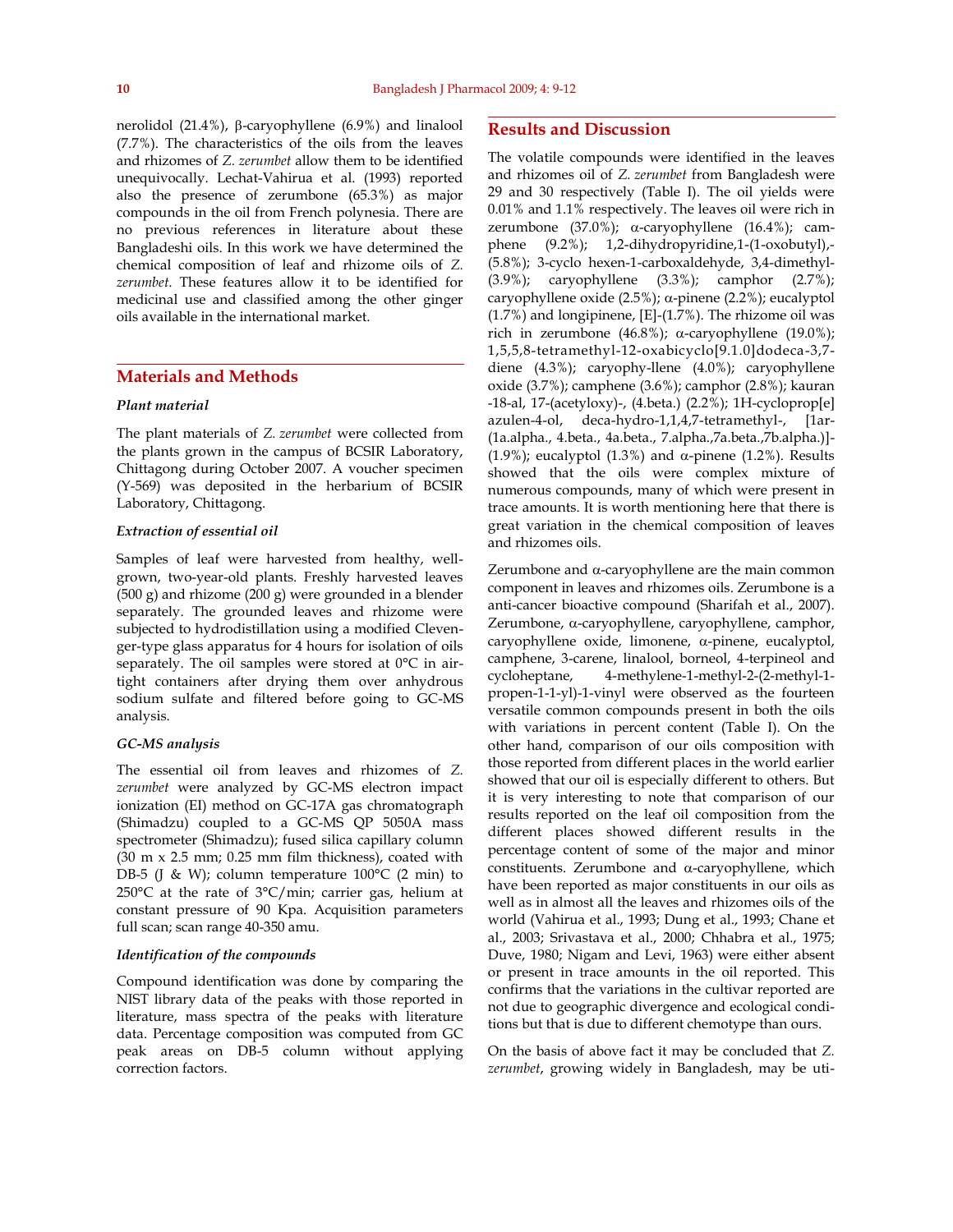| <b>Table I</b>                                                        |                                                                                       |         |                                                                                                                                         |           |  |
|-----------------------------------------------------------------------|---------------------------------------------------------------------------------------|---------|-----------------------------------------------------------------------------------------------------------------------------------------|-----------|--|
| Constituents of leaf and rhizome essential oil from Zingiber zerumbet |                                                                                       |         |                                                                                                                                         |           |  |
| Peak No.                                                              | Name of constituents of leaf essential oil                                            | $\%$    | Name of constituents of rhizome essential oil                                                                                           | %         |  |
| $\mathbf{1}$                                                          | Tricyclene                                                                            | 0.6     | a-Pinene                                                                                                                                | 1.2       |  |
| 2                                                                     | a-Pinene                                                                              | 2.2     | Camphene                                                                                                                                | 3.6       |  |
| 3                                                                     | Camphene                                                                              | 9.2     | 3-Carene                                                                                                                                | 0.8       |  |
| 4                                                                     | 3-Carene                                                                              |         | $\beta$ -Cymene                                                                                                                         | 0.2       |  |
| 5                                                                     | Eucalyptol                                                                            | 1.7     | Limonene                                                                                                                                | 0.9       |  |
| 6                                                                     | Limonene                                                                              | 1.1     | Eucalyptol                                                                                                                              | 1.3       |  |
| 7                                                                     | Linalool                                                                              | 0.9     | Linalool                                                                                                                                | 0.6       |  |
| 8                                                                     | Camphor                                                                               | 2.7     | Camphor                                                                                                                                 | 2.8       |  |
| 9                                                                     | Borneol                                                                               | 0.5     | Borneol                                                                                                                                 | 0.3       |  |
| 10                                                                    | Bornel                                                                                | 0.8     | 4-Terpineol                                                                                                                             | 0.2       |  |
| 11                                                                    | 4-Terpineol                                                                           | 0.5     | $\beta$ -Terpinyl acetate                                                                                                               | 0.3       |  |
| 12                                                                    | a-Terpineol                                                                           | 0.5     | Caryophyllene                                                                                                                           | 4.0       |  |
| 13                                                                    | Caryophyllene                                                                         | 3.3     | a-Caryophyllene                                                                                                                         | 19.0      |  |
| 14                                                                    | a-Caryophyllene                                                                       | 16.4    | 2,4-Diisopropenyl-1-methylcyclohexane                                                                                                   | 0.5       |  |
| 15                                                                    | Cycloheptane, 4-methylene-1-methyl-2-(2-<br>methyl-1-propen-1-1-yl)-1-vinyl           | 0.7     | Anisole, p-styryl-                                                                                                                      | 0.4       |  |
| 16                                                                    | 1,6,10-Dodecatrien-3-ol, 3,7,11-trimethyl, -[S<br>$-(z)$ ]                            | 0.5     | trans-Nerolidol                                                                                                                         | 0.5       |  |
| 17                                                                    | Caryophyllene oxide                                                                   | 2.5     | Germacrene D-4-ol                                                                                                                       | 0.2       |  |
| 18                                                                    | 1,2-Dihydropyridine,1-(1-oxobutyl),-                                                  | 5.8     | Caryophyllene oxide                                                                                                                     | 3.7       |  |
| 19                                                                    | 3-Cyclohexen-1-carboxaldehyde, 3,4-<br>dimethyl-                                      | 3.9     | 1,5,5,8-Tetramethyl-12-oxabicyclo[9.1.0]<br>dodeca-3,7-diene                                                                            | 4.3       |  |
| 20                                                                    | Azulene 1,2,3,4,5,6,7,8-octahydro-1,4-<br>dimethyl-7-(1-methylethylidene), -(IS-cis)- | 0.5     | 2-Naphthalenemethanol, 1,2,3,4,4a,5,6,7-<br>octahydro-.alpha.,.alpha.,4a,8-tetramethyl-,<br>$(2R\text{-cis})$ -                         | 0.4       |  |
| 21                                                                    | 2,6-Dimethyl bicyclo [3,2,1] octane                                                   | 0.7     | Bicyclo[3.1.0]hexane-6-methanol, 2-hydroxy-<br>1,4,4-trimethyl-                                                                         | 0.9       |  |
| 22                                                                    | 7-Octylidenebicyclo [4.1.0] heptan-                                                   | 0.7     | Kauran-18-al, 17-(acetyloxy)-, (4.beta.)-                                                                                               | 2.2       |  |
| 23                                                                    | 1,5-Cycloundecadien, 8,8-dimethyl-9-<br>methylene                                     | 1.1     | 1H-Cycloprop[e]azulen-4-ol, decahydro-<br>1,1,4,7-tetramethyl-, [1ar-<br>(1a.alpha.,4.beta.,4a.beta.,<br>7.alpha.,7a.beta.,7b.alpha.)]- | 1.9       |  |
| 24                                                                    | 3-Isopropyltricyclo [4.3.1.1] (2,5) undec -3-<br>en-10-ol                             | 0.8     | 4-Isopropenyl-4,7-dimethyl-1-oxaspiro[2.5]<br>octane                                                                                    | 0.2       |  |
| 25                                                                    | $\beta$ -Eudesmol                                                                     | 0.7     | 2-Methylenecholestan-3-ol                                                                                                               | 1.0       |  |
| 26                                                                    | Agerospirol                                                                           | $1.0\,$ | Carveol                                                                                                                                 | $\rm 0.9$ |  |
| 27                                                                    | 3a,9-Dimethyldodecahydrocyclohepta [d]<br>inden-3-one                                 | $0.7\,$ | Norethynodrel                                                                                                                           | 0.2       |  |
| 28                                                                    | trans-Longipinene                                                                     | 1.7     | Zerumbone                                                                                                                               | 46.8      |  |
| 29                                                                    | Zerumbone                                                                             | 37.0    | Bicyclo[5.3.0]decane, 2-methylene-5-(1-<br>methylvinyl)-8-methyl-                                                                       | 0.4       |  |
| 30                                                                    |                                                                                       |         | Cycloheptane, 4-methylene-1-methyl-2-(2-<br>methyl-1-propen-1-yl)-1-vinyl-                                                              | 0.5       |  |

lized as a source for the isolation of natural zerumbone and  $\alpha$ -caryophyllene respectively. As a result of this study, the essential oil of *Z. zerumbet* has been extracted and its components identified. The high concentration of zerumbone and  $\alpha$ -caryophyllene in leaf and rhizome oil makes it respectively potentially useful in the medicines because they exhibit anti-inflammatory

(Jaganath and Ng, 2000; Somchit and Shukriyah, 2003), anti-ulceration (Mascolo et al., 1989), anti-oxidant (Agrawal et al., 2000) and antimicrobial properties (Nakatani, 2000). It is worth noting that the oil of *Z. zerumbet* have been reported to be used in folk medicine in the treatment of inflammation, diarrhea and rheumatic pain.